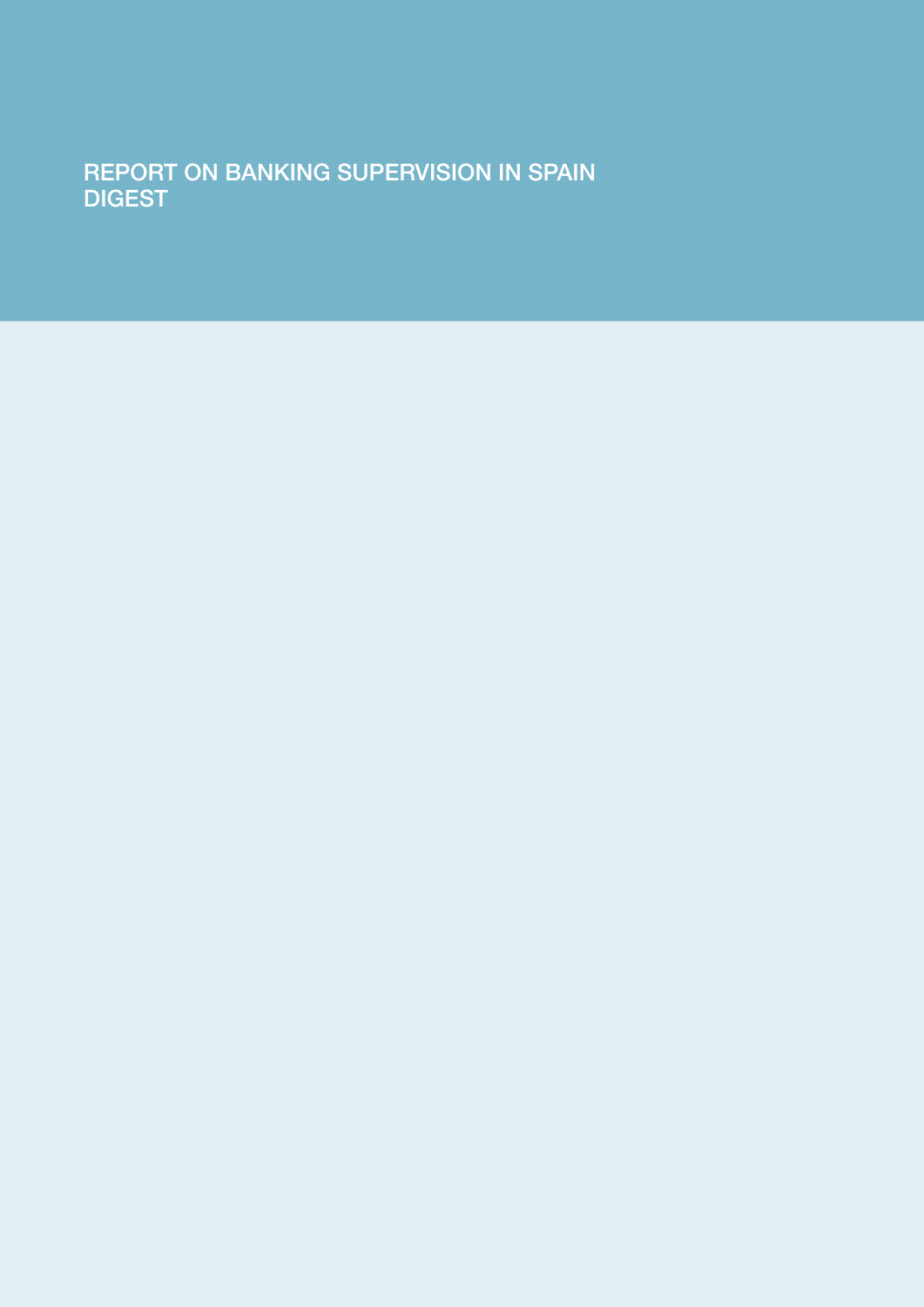# CHAPTER 1. SUPERVISION AND OVERSIGHT AT THE BANCO DE ESPAÑA

| Supervisory<br>functions of the<br>Banco de España<br>and their internal<br>distribution | • The microprudential supervision of credit institutions — under the SSM — and of other financial institutions focuses on the<br>risk profile and solvency of each individually considered bank. The Directorate General Banking Supervision (DGBS), both<br>through its departments entrusted with the direct supervision of banks and through its horizontal departments and groups,<br>performs this function. The proper functioning of supervision calls for significant coordination across all these departments.<br>• Macroprudential policy is geared to safeguarding the stability of the financial system as a whole and is under the control of<br>the Directorate General Financial Stability, Regulation and Resolution (DGFSRR).<br>• The supervision of market conduct and transparency, aimed at protecting bank customers, is entrusted to the General<br>Secretariat.<br>• The supervision of the provision of payment services and of institutions specialising in their provision is aimed at promoting<br>an integrated, safe and efficient payments market. The Directorate General Operations, Markets and Payment Systems<br>(DGOMPS) is tasked with these functions and with the oversight of payment systems and of financial market infrastructures. |
|------------------------------------------------------------------------------------------|----------------------------------------------------------------------------------------------------------------------------------------------------------------------------------------------------------------------------------------------------------------------------------------------------------------------------------------------------------------------------------------------------------------------------------------------------------------------------------------------------------------------------------------------------------------------------------------------------------------------------------------------------------------------------------------------------------------------------------------------------------------------------------------------------------------------------------------------------------------------------------------------------------------------------------------------------------------------------------------------------------------------------------------------------------------------------------------------------------------------------------------------------------------------------------------------------------------------------------------------------------------------------------|
|                                                                                          | • In the anti-money-laundering and counter-terrorist financing area, the Banco de España co-operates with the Commission<br>for the Prevention of Money Laundering and Monetary Offences and the Executive Service of this Commission (CPBCIM<br>and SEPBLAC, respectively, by their Spanish names).                                                                                                                                                                                                                                                                                                                                                                                                                                                                                                                                                                                                                                                                                                                                                                                                                                                                                                                                                                             |
|                                                                                          |                                                                                                                                                                                                                                                                                                                                                                                                                                                                                                                                                                                                                                                                                                                                                                                                                                                                                                                                                                                                                                                                                                                                                                                                                                                                                  |

# CHAPTER 2. MICROPRUDENTIAL SUPERVISION

| Areas of attention<br>and supervisory<br>priorities | • For SSM significant institutions (SIs), credit risk (with particular attention to the monitoring of plans to reduce non-<br>performing exposures and their provisioning, and to the review of lending standards) and risk management (focusing on<br>the revision of models for calculating own fund requirements, on the management, control and mitigation of technological<br>risk, and on the review of the ICAAP and of the ILAAP) were at the centre of supervisory concerns in 2019. The supervisory<br>priorities for 2020 are grouped under the following objectives: to continue the balance sheet repair, to strengthen future<br>resilience and to pursue Brexit-related work. |
|-----------------------------------------------------|----------------------------------------------------------------------------------------------------------------------------------------------------------------------------------------------------------------------------------------------------------------------------------------------------------------------------------------------------------------------------------------------------------------------------------------------------------------------------------------------------------------------------------------------------------------------------------------------------------------------------------------------------------------------------------------------|
|                                                     | • The focus for less significant institutions (LSIs) in 2019 was the business model and profitability; monitoring credit risk; risk<br>governance; and capital adequacy. The supervisory priorities for 2020 are the assessment of banks' business models<br>and their sustainability over time; the follow-up of strategies for reducing non-performing loans (NPLs) and foreclosures;<br>the analysis of lending standards; the assessment of internal and external governance, and of risk management and<br>control; and the surveillance of operational risk in its technological and legal facets.                                                                                     |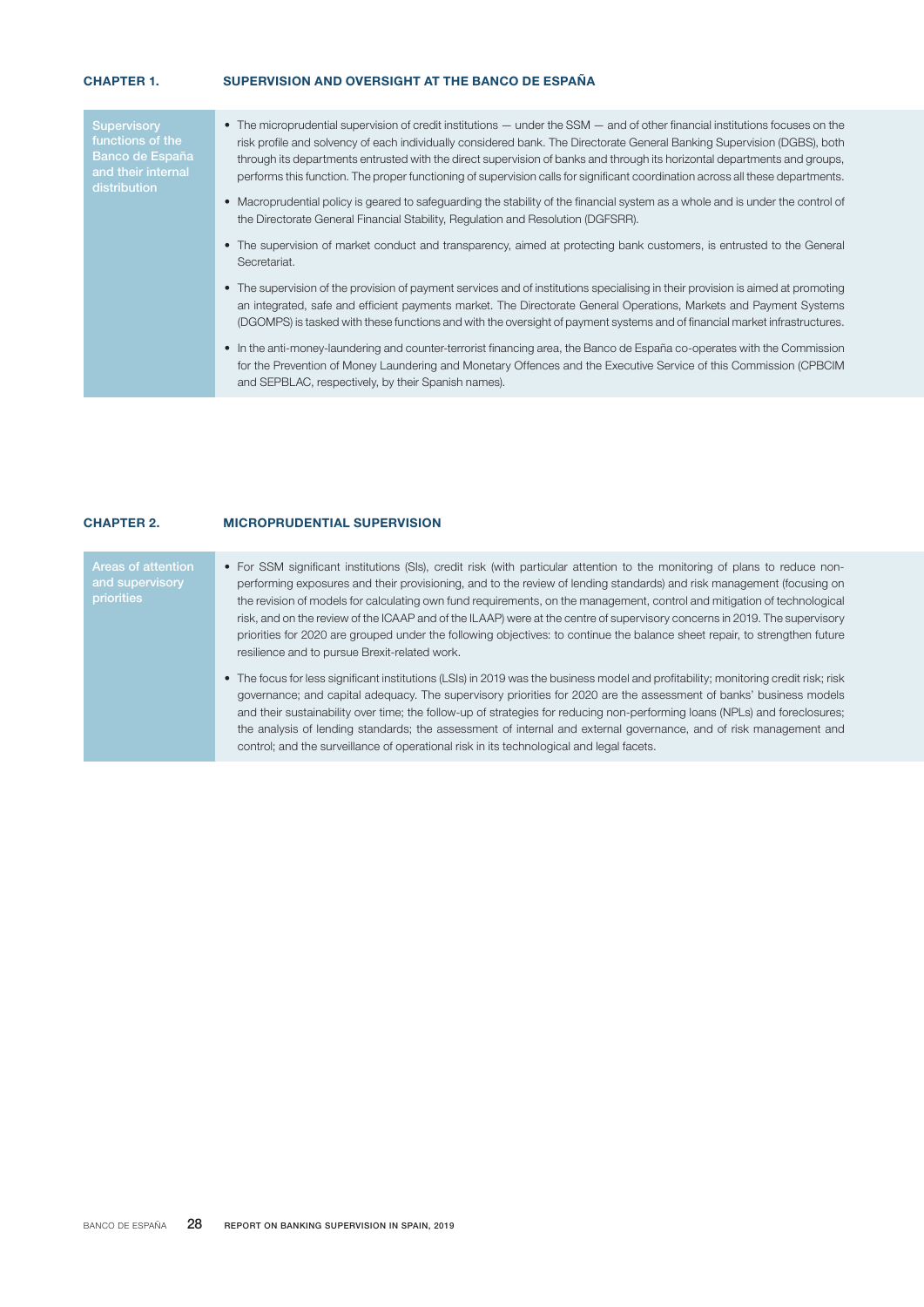| <b>Supervision of</b><br>credit institutions                                                                                                           | • Ongoing supervision of SIs is performed by the Joint Supervisory Teams (JSTs), which comprise staff from the European<br>Central Bank (ECB) and the Banco de España. For the LSIs there is ordinary or simplified monitoring, depending on risk<br>profile, size, volume of deposits raised on the retail market and business model.                                                                                                                                                                                                                                                                                                  |
|--------------------------------------------------------------------------------------------------------------------------------------------------------|-----------------------------------------------------------------------------------------------------------------------------------------------------------------------------------------------------------------------------------------------------------------------------------------------------------------------------------------------------------------------------------------------------------------------------------------------------------------------------------------------------------------------------------------------------------------------------------------------------------------------------------------|
|                                                                                                                                                        | • The task requiring most effort in ongoing monitoring is the SREP, whose conclusions are used to adopt Pillar 2 decisions<br>(capital and liquidity decisions). This task requires a common methodology be set in place. In this connection, the Banco de<br>España participates actively in the ECB working groups in order to define common supervisory methodologies and policies.                                                                                                                                                                                                                                                  |
|                                                                                                                                                        | • Rounding off ongoing supervision are on-site actions, inspections and model investigations. This year Bank staff have<br>participated in 34 on-site actions at SIs and 11 inspections at LSIs. With regard to such actions, supervisory planning for<br>2020 envisages cross-border "campaigns" (as they are known, these being actions of similar scope at different banks)<br>and cross-border actions (inspections in which the officer in charge and, at least one other member of the team, are from<br>an NCA other than that from the country in which the bank being inspected is located).                                   |
|                                                                                                                                                        | • Both the ECB and the Banco de España have recommended banks adopt a conservative and prudent dividend<br>distribution and variable remuneration policy, with the aim that they retain at all times an appropriate level of capitalisation.                                                                                                                                                                                                                                                                                                                                                                                            |
|                                                                                                                                                        | • The Banco de España participates in what are known as "common" procedures (authorisation to engage in banking<br>activity, withdrawal of such authorisation, and procedures in respect of acquisitions of qualifying holdings), formulating a<br>proposed decision on the basis of which the ECB adopts a firm decision. The Banco de España (in the case of LSIs) and<br>the ECB, in close collaboration with the Bank (in the case of SIs), supervise compliance with the suitability regime for<br>senior officers of credit institutions. In 2019, the Banco de España participated in 179 senior officer suitability procedures. |
|                                                                                                                                                        | • The cycle of 2018 recovery plan assessments has concluded, and the Bank participated in the resolution plan consultation<br>process.                                                                                                                                                                                                                                                                                                                                                                                                                                                                                                  |
|                                                                                                                                                        | • In recent years interest has increased concerning banks' externalisation of services. In 2019, the European Banking<br>Authority (EBA) published guidelines on the externalisation of services. The Banco de España has set up a permanent<br>team and committee dedicated to this area. They provide an across-the-board view for the whole of DGBS and contribute<br>to setting criteria for assessing these projects.                                                                                                                                                                                                              |
|                                                                                                                                                        | • As a consequence of its supervisory activity, the ECB Supervisory Board — in which the Banco de España participates —<br>took 243 decisions specifically affecting Spanish SIs, and there were a further 225 decisions of a more general nature also<br>affecting them. The Banco de España sent 110 letters to banks with 383 requirements and recommendations.                                                                                                                                                                                                                                                                      |
|                                                                                                                                                        | • The year 2019 saw the strengthening of the internal function for the supervision and inspection of money-laundering and<br>terrorism-financing risk. Numerous international initiatives aimed at improving the global framework in this area were<br>developed and completed.                                                                                                                                                                                                                                                                                                                                                         |
|                                                                                                                                                        | • In 2019, the DGBS developed a quality improvement methodology to contribute to the ongoing enhancement of its<br>supervisory work.                                                                                                                                                                                                                                                                                                                                                                                                                                                                                                    |
|                                                                                                                                                        |                                                                                                                                                                                                                                                                                                                                                                                                                                                                                                                                                                                                                                         |
| Supervision of<br>other institutions,<br>compliance with<br>vetted access<br>to activity and<br>supervision of<br>the provision<br>of payment services | • The Banco de España has microprudential supervisory competences in respect of specialised lending institutions, mutual<br>guarantee and reguarantee companies, appraisal companies, payment institutions, electronic money institutions,<br>currency-exchange bureaux, account information service providers, banking foundations and Sareb. There were 310<br>remote monitoring actions under various forms and 3 inspections in 2019.                                                                                                                                                                                               |
|                                                                                                                                                        | • The Banco de España oversees compliance with vetted access to banking activity, acting in respect of those that seek to<br>operate in the financial markets without fulfilling the access conditions.                                                                                                                                                                                                                                                                                                                                                                                                                                 |
|                                                                                                                                                        | • The Second Payment Services Directive (PSD-2) has necessitated a step-up in the assessment of operational and<br>security risks associated with payment services. Among other measures, the Directive requires strong customer<br>authentication to ensure the security of payment services and safeguards for users. It will further require credit institutions<br>to have interfaces to enable safe and effective access by payment services providers to their payment accounts.                                                                                                                                                  |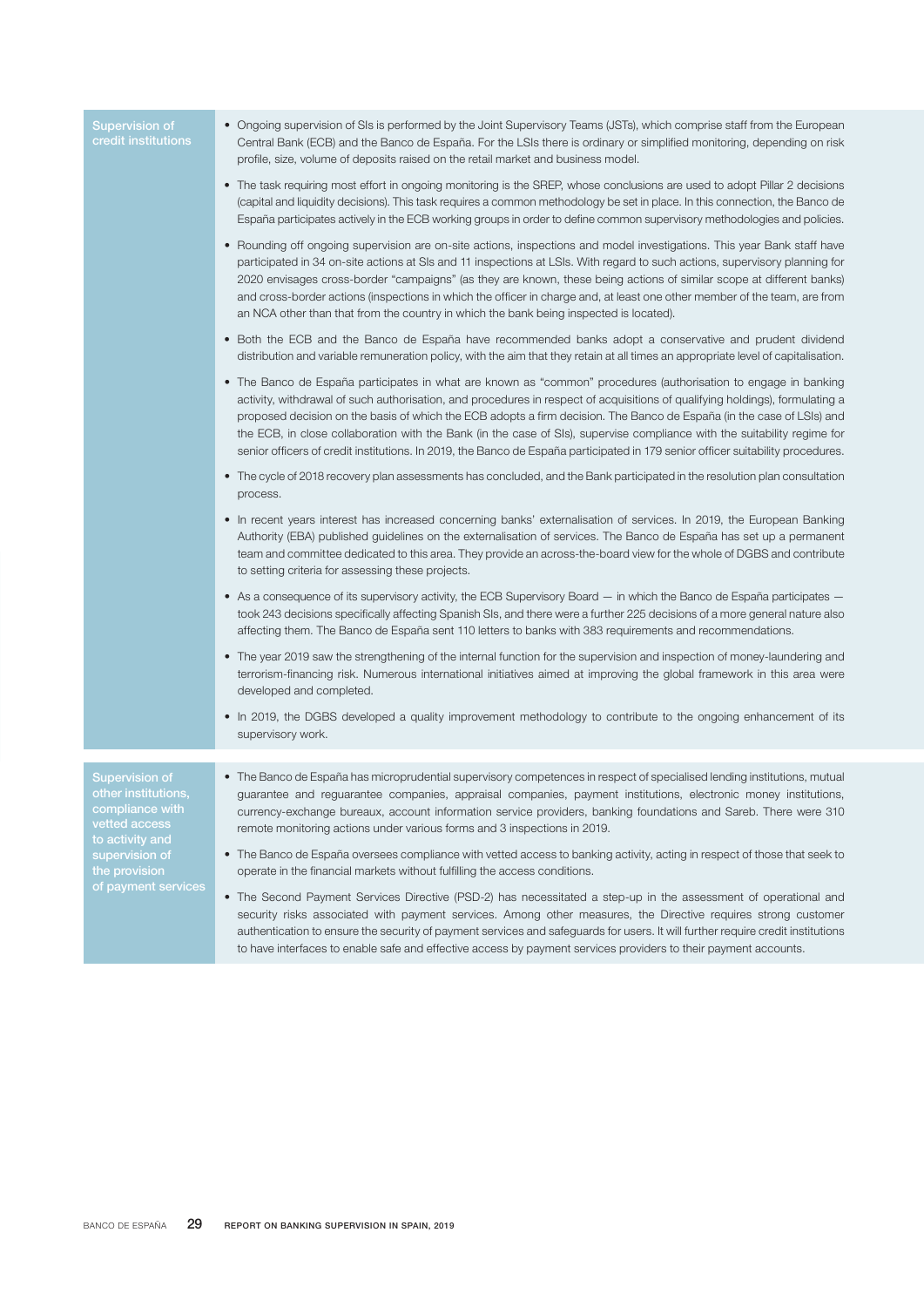# CHAPTER 3. MACROPRUDENTIAL POLICY

| The Banco<br>de España's<br>macroprudential<br>policy instruments | • The Banco de España identifies and monitors the risks and vulnerabilities of the financial system as a whole. To mitigate these<br>risks, it has the tools envisaged under the attendant prudential regulations (CRR/CRD), which were revised in 2019 to provide<br>supervisors with greater flexibility.<br>• The Bank is preparing a new Circular which will enable it to use the new macroprudential tools made available to it through<br>national legislation.<br>• In 2019 the Banco de España set the countercyclical capital buffer at 0%. It further identified five systemically important<br>institutions (one of which systemically important at the global level) and set their associated buffers. |
|-------------------------------------------------------------------|--------------------------------------------------------------------------------------------------------------------------------------------------------------------------------------------------------------------------------------------------------------------------------------------------------------------------------------------------------------------------------------------------------------------------------------------------------------------------------------------------------------------------------------------------------------------------------------------------------------------------------------------------------------------------------------------------------------------|
| <b>National</b><br>macroprudential<br>policy                      | • Creation of the new macroprudential authority, AMCESFI, attached to the Ministry of Economic Affairs and Digital<br>Transformation. It comprises Spanish regulatory authorities and prudential supervisors, namely the Banco de España, the<br>National Securities Market Commission (CNMV) and the Directorate General for Insurance and Pension Funds (DGSFP).<br>It monitors and analyses systemic risk factors and is empowered to issue warnings, opinions and recommendations to its<br>members.                                                                                                                                                                                                           |

### CHAPTER 4. SUPERVISION OF INSTITUTIONS' CONDUCT

| <b>Ongoing oversight</b><br>and supervisory<br>actions | • The supervision of conduct is outside the SSM sphere and affects all institutions registered at the Banco de España<br>and some that operate in Spain without an establishment. The aim is to identify and correct inappropriate conduct and<br>promote a culture of conduct and appropriate governance.                             |
|--------------------------------------------------------|----------------------------------------------------------------------------------------------------------------------------------------------------------------------------------------------------------------------------------------------------------------------------------------------------------------------------------------|
|                                                        | • Supervisory activity in 2019 focused increasingly on consumer credit, with particular attention to revolving credit cards.<br>Other key areas of activity were mortgage lending (including floor clauses), payment services, advertising and the<br>impact of digitalisation on the marketing of bank products through new channels. |
|                                                        | . To take supervisory action to the point of sale and thus promote a compliance culture at banks, there were visits to 189<br>offices of 12 credit institutions to verify banking transparency obligations at the point of direct contact with the customer.                                                                           |

#### CHAPTER 5. OVERSIGHT AND SUPERVISION OF MARKET INFRASTRUCTURES

| Oversight and<br>supervision of<br>payment systems<br>and instruments | • Oversight and supervision are different and complementary functions. While the aim of supervision is to verify<br>compliance with the regulations, oversight focuses on assessing those aspects that affect efficiency and safety as a<br>result of the potential resulting impact on both the infrastructure itself and on the financial system as a whole.<br>• As the main overseer of the SNCE, the Banco de España has monitored the implementation of the cyber resilience<br>strategy and of the security measures for reducing fraud.<br>• Within the Eurosystem, the Banco de España participates in overseeing TARGET-2, EURO1 and STEP2, along with the<br>other central banks that use these payment systems, whose main overseer is the ECB. The new requirements under<br>the SIPS Regulation were assessed in 2019. |
|-----------------------------------------------------------------------|--------------------------------------------------------------------------------------------------------------------------------------------------------------------------------------------------------------------------------------------------------------------------------------------------------------------------------------------------------------------------------------------------------------------------------------------------------------------------------------------------------------------------------------------------------------------------------------------------------------------------------------------------------------------------------------------------------------------------------------------------------------------------------------------------------------------------------------|
| Supervision                                                           | • The Banco de España authorises Iberpay's articles of association and amendments thereto, and its basic operating                                                                                                                                                                                                                                                                                                                                                                                                                                                                                                                                                                                                                                                                                                                   |
| of Iberpay<br>(SNCE manager)                                          | rules. It also assesses the technical instructions regulating the operations of the SNCE. In 2019, 14 operating instructions<br>were analysed by the Bank, none of whose adoption was opposed.                                                                                                                                                                                                                                                                                                                                                                                                                                                                                                                                                                                                                                       |
|                                                                       |                                                                                                                                                                                                                                                                                                                                                                                                                                                                                                                                                                                                                                                                                                                                                                                                                                      |
| <b>Securities</b><br>infrastructures                                  | • The Banco de España oversees the sound functioning of securities clearing, settlement and registration systems,<br>a responsibility it shares, by law, with the CNMV.                                                                                                                                                                                                                                                                                                                                                                                                                                                                                                                                                                                                                                                              |
|                                                                       |                                                                                                                                                                                                                                                                                                                                                                                                                                                                                                                                                                                                                                                                                                                                                                                                                                      |